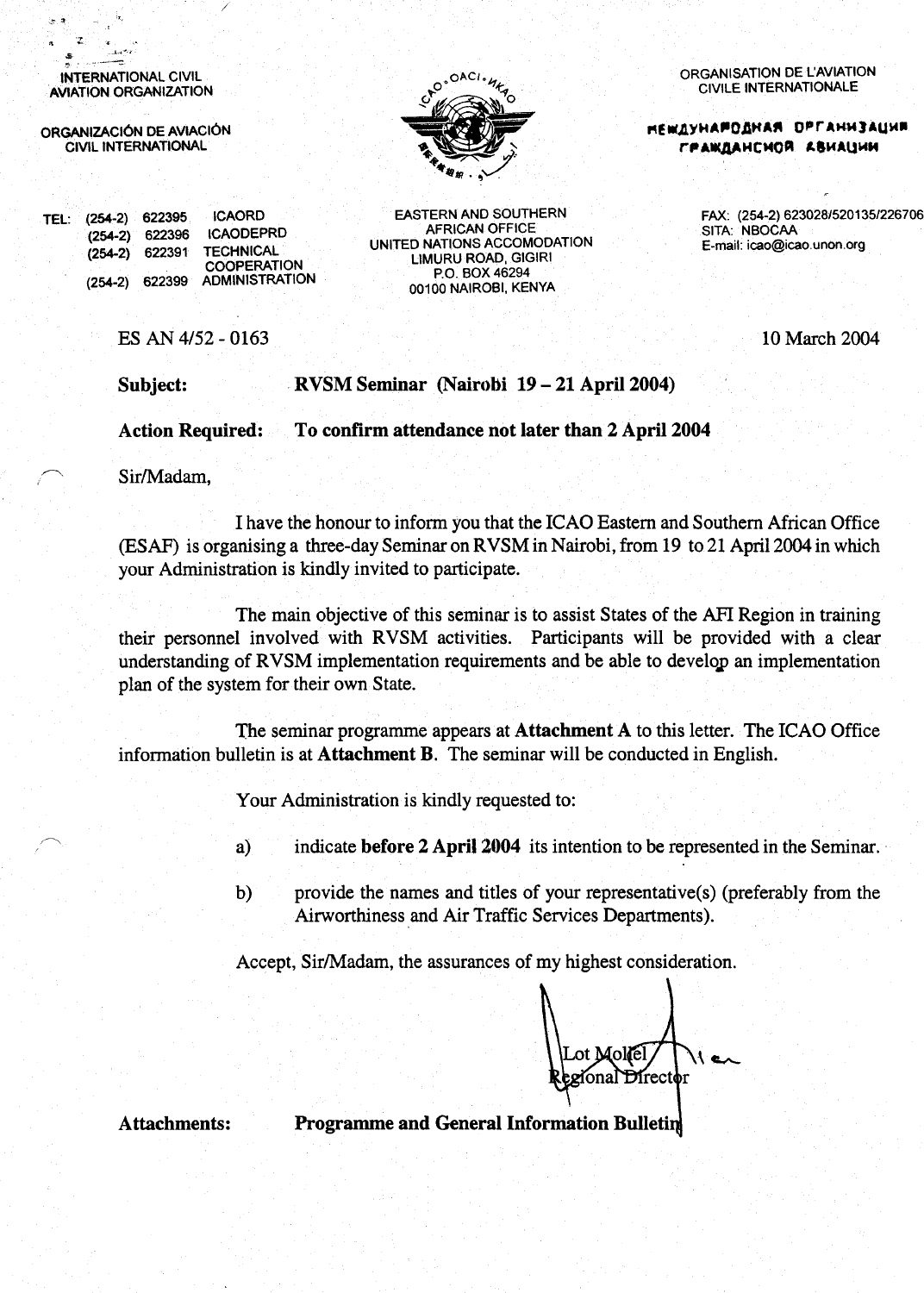# **AFRICA AND INDIAN OCEAN REDUCED VERTICAL SEPARATION MINIMA SEMINAR: NAIROBI ,19-21 APRIL 2004**

# **PROGRAMME**

| <b>Monday, 19 April 2004</b> |                                                  |                    |  |
|------------------------------|--------------------------------------------------|--------------------|--|
| 0830-1000                    | Registration                                     |                    |  |
| 1000-1030                    | <b>Opening Ceremony</b>                          |                    |  |
| 1030-1100                    | <b>Introduction Into RVSM</b>                    | <b>Speaker TBD</b> |  |
|                              | Background                                       |                    |  |
|                              | Need for RVSM                                    |                    |  |
|                              | <b>APIRG</b> Decision                            |                    |  |
|                              | <b>AFI RVSM Strategy</b>                         |                    |  |
|                              | <b>AFI RVSM Task Force</b>                       |                    |  |
| 1100-1130                    | Coffee Break                                     |                    |  |
| 1130-1230                    | <b>RVSM</b> Implementation Program               | <b>Speaker TBD</b> |  |
|                              | <b>AFI RVSM Implementation Plan</b>              |                    |  |
|                              | National RVSM Implementation<br>$\bullet$        |                    |  |
|                              | Plan                                             |                    |  |
|                              | AFI RVSM Program Office                          |                    |  |
|                              | <b>National RVSM Programs</b>                    |                    |  |
|                              | <b>RVSM Program Assumptions</b><br>$\bullet$     |                    |  |
|                              | <b>RVSM Program Dependencies</b><br>$\bullet$    |                    |  |
|                              | <b>RVSM Program Risk Assessment</b><br>$\bullet$ |                    |  |
|                              | <b>AFI RVSM Airspace</b><br>$\bullet$            |                    |  |
|                              | <b>AFI RVSM Transition Airspace</b>              |                    |  |
|                              | AFI RVSM Interface with Adjacent                 |                    |  |
|                              | Regions                                          |                    |  |
|                              | ICAO Table of Cruising Levels for                |                    |  |
|                              | <b>AFI RVSM Airspace</b>                         |                    |  |
|                              | Stakeholder Responsibility and<br>$\bullet$      |                    |  |
|                              | Commitment                                       |                    |  |
|                              | <b>RVSM Awareness Program</b>                    |                    |  |
| 1230-1400                    | Lunch                                            |                    |  |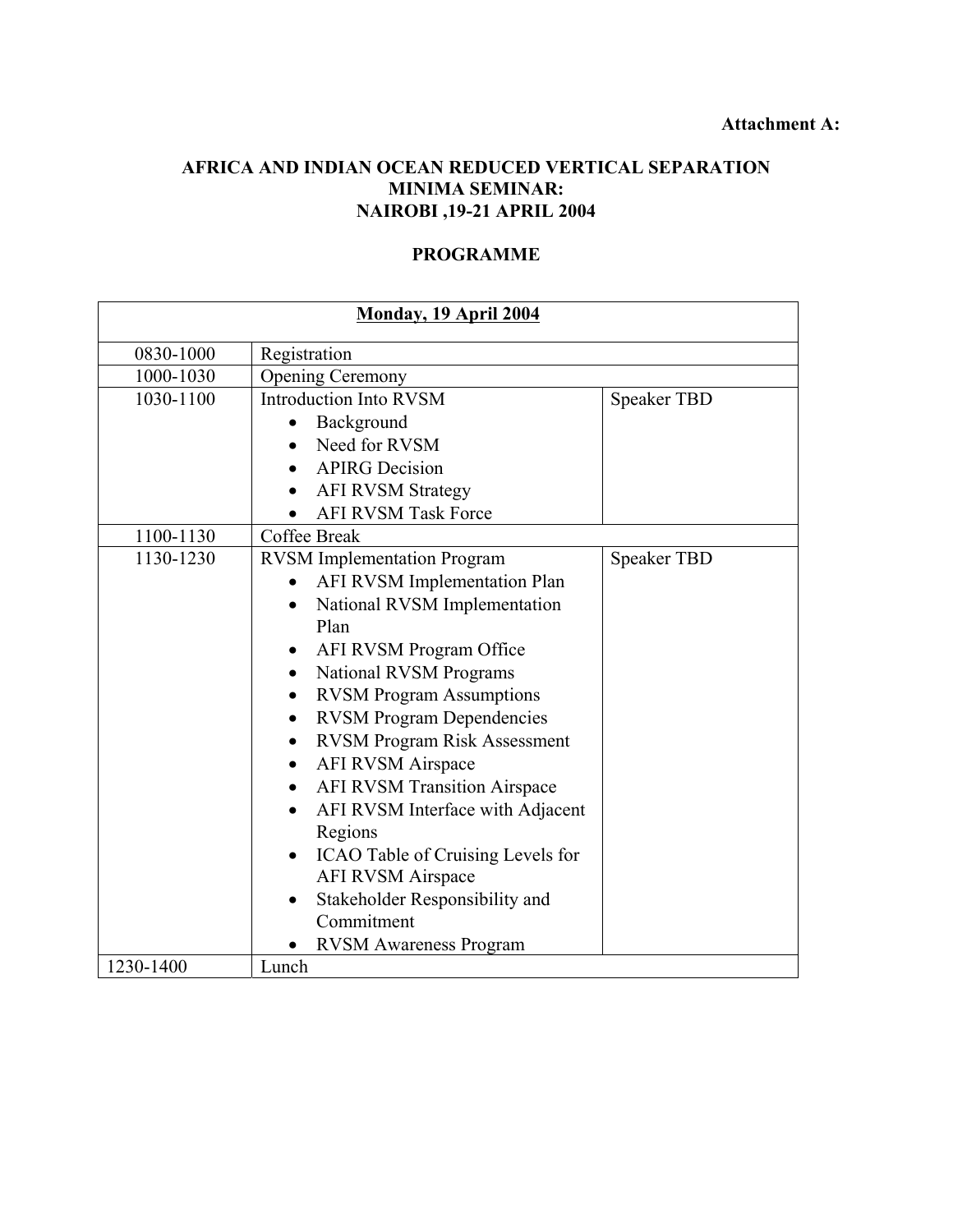| <b>Monday, 19 April 2004</b> |                                                                                                                                                                                                                                                                                                                                                                                                                                                                                                                                                                                  |                    |  |
|------------------------------|----------------------------------------------------------------------------------------------------------------------------------------------------------------------------------------------------------------------------------------------------------------------------------------------------------------------------------------------------------------------------------------------------------------------------------------------------------------------------------------------------------------------------------------------------------------------------------|--------------------|--|
| 1400-1500                    | <b>Aircraft Requirements</b><br>Aircraft Equipment<br><b>Aircraft Operating Restrictions</b><br>Primary/Standby Altimeters and Errors<br>Aircraft Height-Monitoring System<br><b>Aircraft Approval Process</b><br>$\bullet$<br><b>Aircraft Certification</b><br><b>ACAS</b>                                                                                                                                                                                                                                                                                                      | <b>Speaker TBD</b> |  |
| 1500-1530                    | <b>Coffee Break</b>                                                                                                                                                                                                                                                                                                                                                                                                                                                                                                                                                              |                    |  |
| 1530-1630                    | <b>Aircrew Requirements</b><br>RVSM Airspace Criteria<br><b>Flight Crew Procedures</b><br>$\bullet$<br><b>Flight Planning</b><br>Pre- and Post Flight Procedures<br>Procedures prior to RVSM airspace<br>$\bullet$<br>entry<br>In-Flight Procedures<br>$\bullet$<br><b>Changing Levels</b><br>$\bullet$<br>Automatic Altitude-Control System<br><b>Altitude-Alerting System</b><br>$\bullet$<br>Altitude-Reporting Transponder<br>$\bullet$<br><b>RVSM Airspace Contingency</b><br>Procedures<br>Height-Keeping System Malfunction<br>Log Entries<br><b>Flight Crew Training</b> | <b>Speaker TBD</b> |  |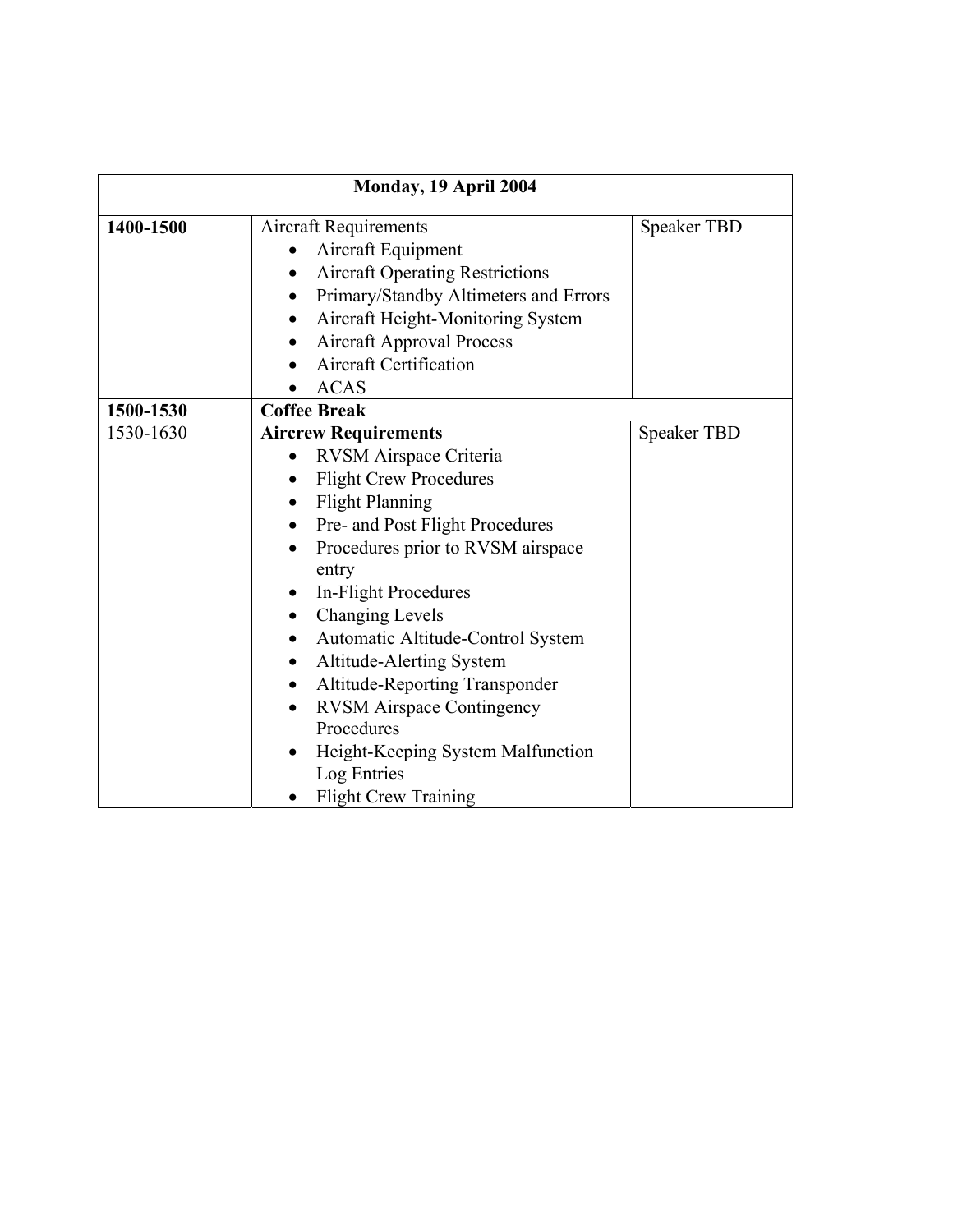| Tuesday, 20 April 2004 |                                                                                                                           |                    |  |
|------------------------|---------------------------------------------------------------------------------------------------------------------------|--------------------|--|
| 0900-1030              | Flight Operations Within AFI RVSM Airspace<br>State Aircraft in AFI RVSM Airspace<br>Aircraft Transition To/From AFI RVSM | <b>Speaker TBD</b> |  |
|                        | Airspace                                                                                                                  |                    |  |
|                        | Cruising Levels Appropriate to<br>Direction of Flight                                                                     |                    |  |
|                        | In-Flight Contingency Procedures<br>$\bullet$<br><b>Communication Failure Procedures</b>                                  |                    |  |
|                        | <b>Compulsory Reporting Points</b>                                                                                        |                    |  |
| 1030-1130              | <b>Coffee Break</b>                                                                                                       |                    |  |
| 1130-1230              | <b>Air Traffic Management</b>                                                                                             | <b>Speaker TBD</b> |  |
|                        | <b>Optimisation of ATS Routes</b>                                                                                         |                    |  |
|                        | <b>ATC</b> Sectorisation                                                                                                  |                    |  |
|                        | <b>ATM Options for RVSM Transition</b><br>$\bullet$                                                                       |                    |  |
|                        | Laterally Spaced, Uni-Directional ATS<br>$\bullet$                                                                        |                    |  |
|                        | Routes                                                                                                                    |                    |  |
|                        | <b>Flight Level Allocation Scheme</b>                                                                                     |                    |  |
|                        | <b>ATC Clearances</b>                                                                                                     |                    |  |
|                        | <b>ATC Procedures</b><br>$\bullet$                                                                                        |                    |  |
|                        | <b>ATC Phraseology</b><br>$\bullet$                                                                                       |                    |  |
|                        | <b>ATC Training</b><br>$\bullet$                                                                                          |                    |  |
|                        | Inter-Centre Letters of Agreement                                                                                         |                    |  |
|                        | Inter-Centre Coordination<br>$\bullet$                                                                                    |                    |  |
| 1230-1400              | Lunch                                                                                                                     |                    |  |
| 1400-1500              | <b>Air Traffic Systems</b>                                                                                                | <b>Speaker TBD</b> |  |
|                        | <b>Flight Data Processing Systems</b>                                                                                     |                    |  |
|                        | <b>Radar Display Systems</b><br>$\bullet$                                                                                 |                    |  |
|                        | <b>Flight Strips</b>                                                                                                      |                    |  |
|                        | Online Data Interchange                                                                                                   |                    |  |
|                        | Short Term Conflict Alert and Medium                                                                                      |                    |  |
|                        | <b>Conflict Alert</b>                                                                                                     |                    |  |
|                        | <b>Flight Planning</b>                                                                                                    |                    |  |
| 1500-1530              | <b>Coffee Break</b>                                                                                                       |                    |  |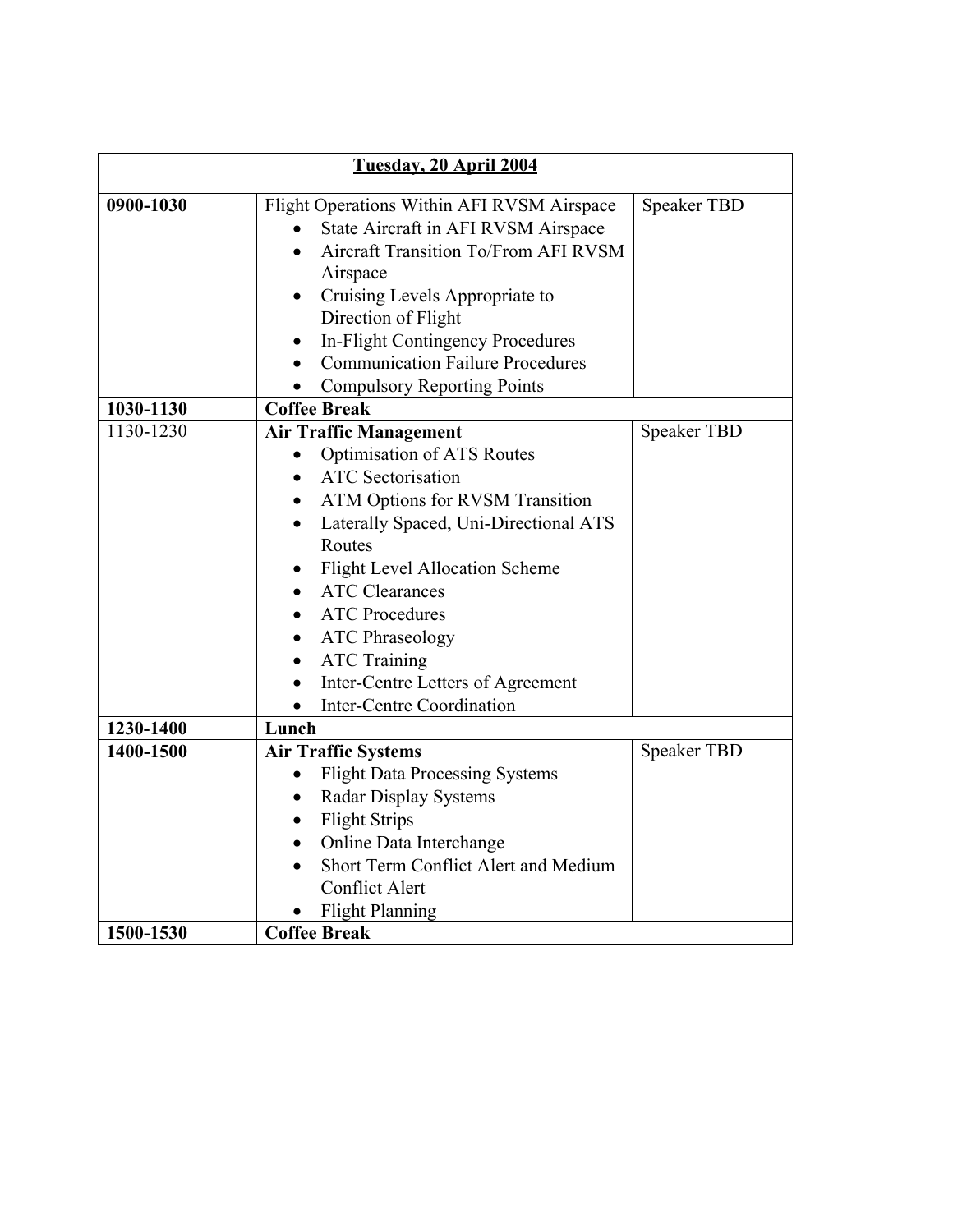| Tuesday, 20 April 2004 |                                                                                                                                                                                                                                                                                                                                                                                                                                                                                                                                                       |                    |  |
|------------------------|-------------------------------------------------------------------------------------------------------------------------------------------------------------------------------------------------------------------------------------------------------------------------------------------------------------------------------------------------------------------------------------------------------------------------------------------------------------------------------------------------------------------------------------------------------|--------------------|--|
| 1530-1630              | <b>Height Monitoring</b><br>Standards and Operation of RMA<br><b>RVSM Approval Database</b><br>Monitoring Aircraft Height-Keeping<br>Performance<br>Pre-Implementation Technical Height<br>$\bullet$<br><b>Monitoring Requirements</b><br>Aircraft Height Keeping Performance<br>$\bullet$<br><b>Statistics</b><br>Safety and Readiness Assessments<br>Safety Reporting and Monitoring<br><b>Operator Compliance</b><br>RMA Responsibilities<br><b>States and Cognizant RMAs</b><br>Maintenance of State Approvals<br>Minimum Monitoring Requirements | <b>Speaker TBD</b> |  |
|                        | Altimetry System Error Data and<br>Analysis<br>HMU and GMU Monitoring Systems                                                                                                                                                                                                                                                                                                                                                                                                                                                                         |                    |  |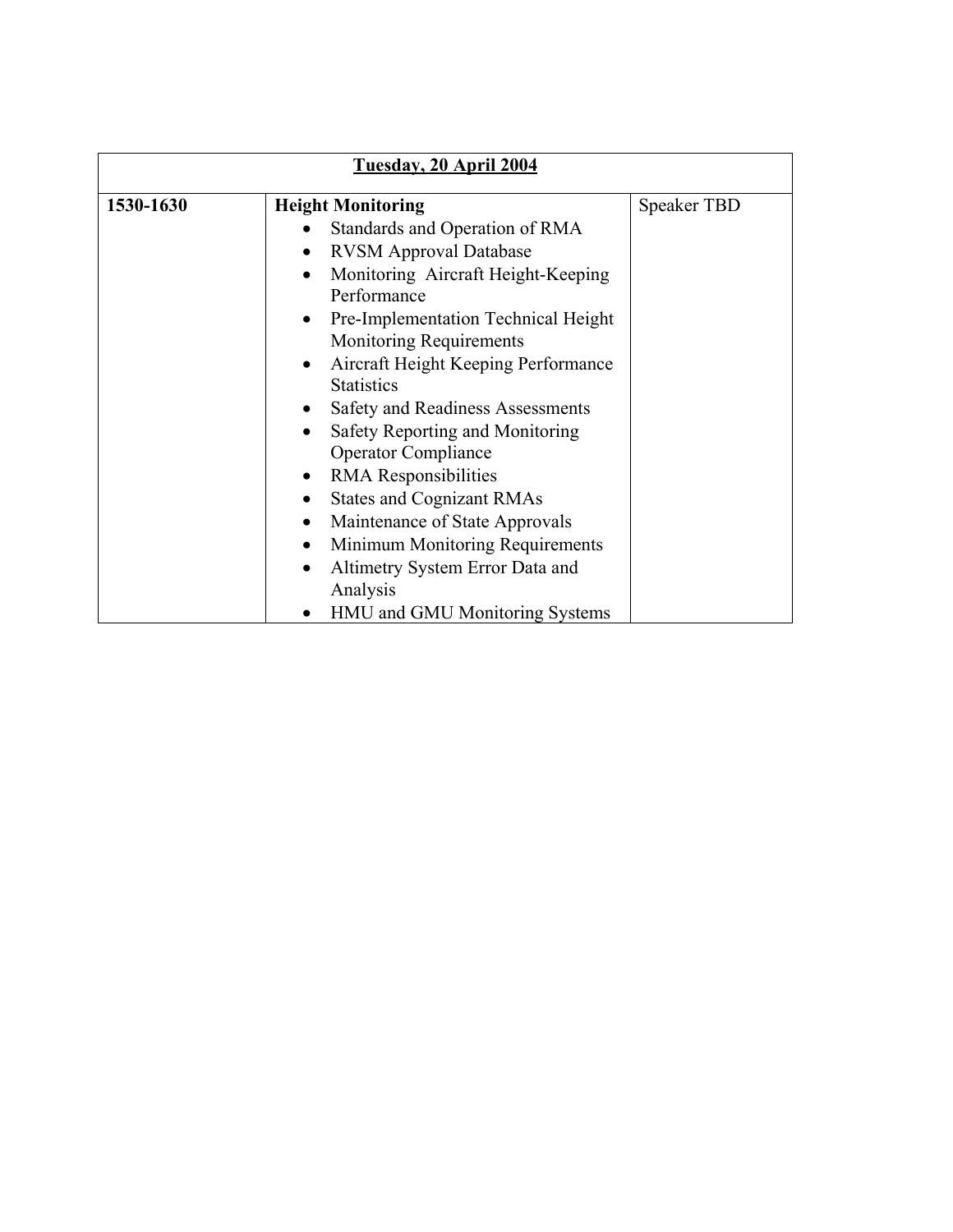| Wednesday, 21 April 2004 |                                                                                                                                                                                                                                                                                                                                                                                         |                    |  |
|--------------------------|-----------------------------------------------------------------------------------------------------------------------------------------------------------------------------------------------------------------------------------------------------------------------------------------------------------------------------------------------------------------------------------------|--------------------|--|
| 0900-1000                | <b>RVSM Safety Assurance</b><br><b>Overall Safety Requirements</b><br><b>RVSM Safety Management</b><br>$\bullet$<br><b>Stakeholder Responsibilities</b><br>$\bullet$<br>Development Phases of Overall<br>$\bullet$<br><b>RVSM Safety Case</b><br><b>ICAO RVSM Target Level of Safety</b><br>(TLS)                                                                                       | <b>Speaker TBD</b> |  |
| 1000-1030                | Coffee Break                                                                                                                                                                                                                                                                                                                                                                            |                    |  |
| 1030-1230                | <b>RVSM Safety Assurance</b><br>ATM and Safety Objective<br><b>RVSM Safety Policy</b><br>$\bullet$<br><b>RVSM Safety Objectives</b><br>$\bullet$<br><b>RVSM Safety Policy Deliverables</b><br><b>RVSM Functional Hazard</b><br>Report<br><b>Collision Risk Assessment</b><br>Report<br>National Safety Plan<br>Switch-Over Planning CVSM to<br><b>RVSM</b><br>Switch-Over Risk Analysis | <b>Speaker TBD</b> |  |
| 1230-1400                | Lunch                                                                                                                                                                                                                                                                                                                                                                                   |                    |  |
| 1400-1430                | <b>Operator Perspective</b>                                                                                                                                                                                                                                                                                                                                                             | <b>IATA</b>        |  |
| 1430-1500                | Closing                                                                                                                                                                                                                                                                                                                                                                                 | <b>ICAO</b>        |  |

 **-------**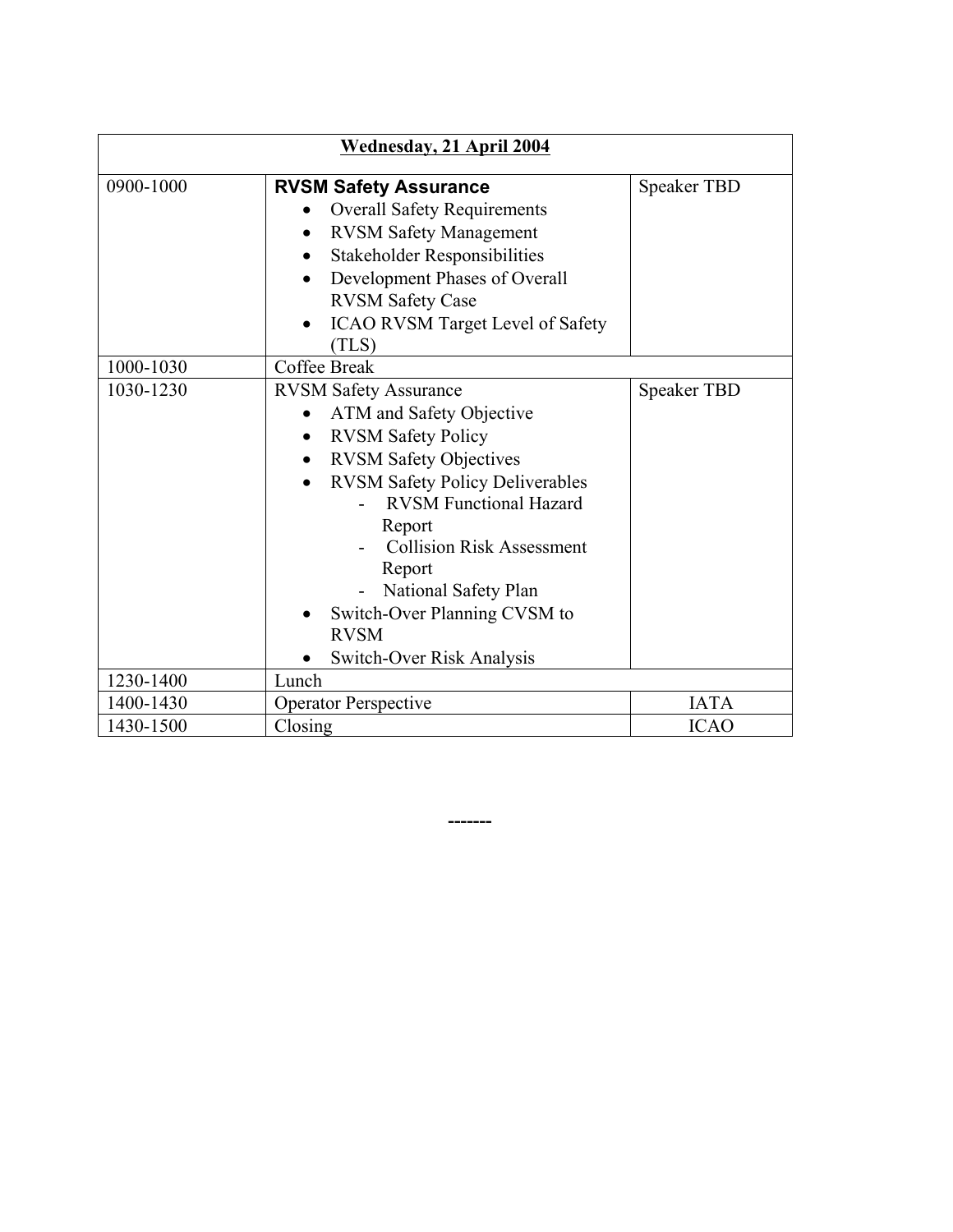#### **Attachment B:**

# **GENERAL INFORMATION BULLETIN**

# **1. Site of the Workshop**

1.1 The seminar will be held at the ICAO ESAF Office, Nairobi. Registration of the participants will start at 0830 hours on 19 April 2004. The office postal address, fax, telephone numbers and e-mail are as follows:

1.2 ICAO, Eastern and Southern African Office, United Nations Accommodation, Limuru Road, Gigiri, P. O. Box 46294, Post Code -00100, Nairobi, Kenya. Telephone 622395, 622396, 622374, 622399 and 622400. Fax:254-20-621092/623028. E-mail: icao@icao.unon.org.

#### **2. Transportation**

2.1 Transportation to and from the meeting site will be provided to participants. The bus will depart from The Six Eighty Hotel at 0800 hours everyday.

#### **3. Climate**

3.1 Average temperature in Nairobi in April is around  $20^0$ . In normal circumstances, the month of April is rainy.

#### **4. Visas**

4.1 Kenyan entry visas are not required for nationals of a number of countries. Participants are therefore advised to ascertain whether or not they are exempt from the Kenyan entry visa requirements.

4.2 Entry Visas may be obtained from a Kenyan Embassy or, where there is no Kenya Diplomatic Representation, from the British High Commission or Consulate.

#### **5. Health**

 A yellow fever vaccination certificate is mandatory. Visitors to Kenya arriving from cholera infected areas should have valid vaccination certificates.

#### **6. Airport Tax**

6.1 Departing passengers are required to pay airport Tax of US\$40. If this is not already incorporated in the ticket fare.

#### **7. Exchange Rate**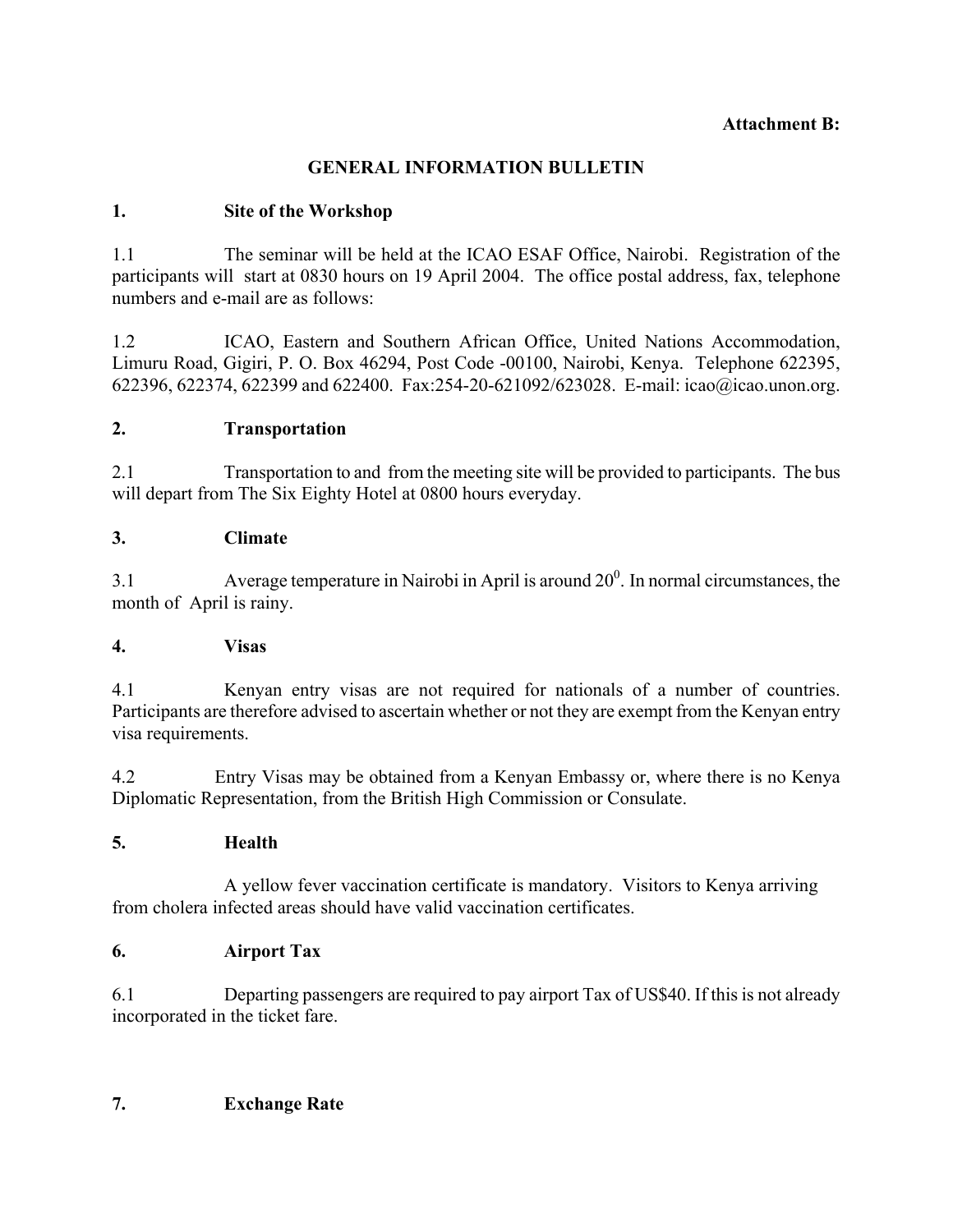7.1 The Kenyan shilling exchange rates are determined by the inter bank trade which varies daily. The mean rate for 1 United States Dollar in April is approximately Kshs.78.00.

# **8. Security**

8.1 The number of crime incidents in Nairobi has been on the increase. Precautions, therefore, have to be taken to avoid unpleasant experiences that sometimes can even turn into personal injuries. The following advice is given to assist you in protecting yourself against being victims of criminal action and to ensure that your stay in Kenya is safe and trouble free.

8.2 Mugging in the streets is not confined to night attacks, but can occur at any time, anywhere, during the day. To avoid being an easy victim, it is recommended to take the following precautions:

- a) Do not carry **or display** large sums of money when shopping and do not wear jewellery when walking in the streets.
- b) Do not talk to strangers on the street; simply show confidence and act as if you know where you are going.
- c) Be alert when approached or stopped for whatever reason by one or a group of young people, as they usually are expert pick-pockets.
- d) Under no circumstances should you walk in the streets in Nairobi at night. Even for short distances, take a taxi. Do not take any car offering services as a taxi. Confine yourself to the Kenatco accredited taxis (Tel.225123, 221561, 338611 and 822356) and the "London Taxis" available in the city centre.

8.3 When faced with a criminal action, the best reaction is to calmly give in to the offender. From experience of previous incidents, the person who does not react violently usually comes out unhurt.

#### **9. Hotels:**

9.1 The following Hotels are conveniently located in relation to the bus route list attached. The rates quoted are those in effect as of February 2004 and are subject to confirmation on placement of reservation. Participants are asked to make their own reservations direct.